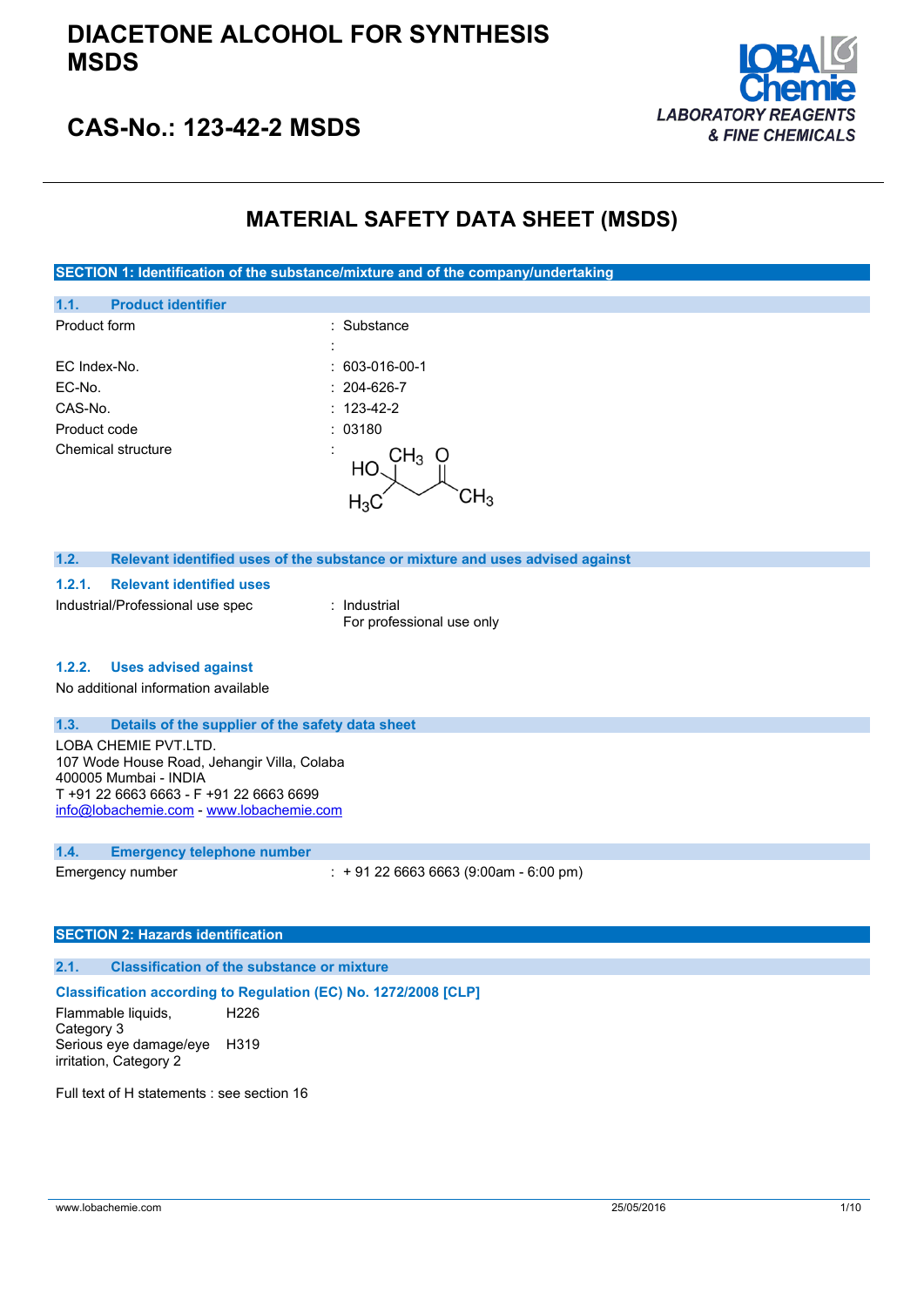Safety Data Sheet

**Classification according to Directive 67/548/EEC [DSD] or 1999/45/EC [DPD]**

F; R11 Xi; R36 Full text of R-phrases: see section 16

**Adverse physicochemical, human health and environmental effects** No additional information available

| 2.2. | <b>Label elements</b>                                      |                                                                                                                                                        |  |  |
|------|------------------------------------------------------------|--------------------------------------------------------------------------------------------------------------------------------------------------------|--|--|
|      | Labelling according to Regulation (EC) No. 1272/2008 [CLP] |                                                                                                                                                        |  |  |
|      | Hazard pictograms (CLP)                                    |                                                                                                                                                        |  |  |
|      |                                                            | GHS02<br>GHS07                                                                                                                                         |  |  |
|      | Signal word (CLP)                                          | : Warning                                                                                                                                              |  |  |
|      | Hazard statements (CLP)                                    | : H226 - Flammable liquid and vapour.<br>H319 - Causes serious eye irritation.                                                                         |  |  |
|      | Precautionary statements (CLP)                             | : P305+P351+P338 - IF IN EYES: Rinse cautiously with water for several minutes.<br>Remove contact lenses, if present and easy to do. Continue rinsing. |  |  |

**2.3. Other hazards**

No additional information available

|         | <b>SECTION 3: Composition/information on ingredients</b> |                                   |  |  |
|---------|----------------------------------------------------------|-----------------------------------|--|--|
|         |                                                          |                                   |  |  |
| 3.1.    | <b>Substances</b>                                        |                                   |  |  |
| Name    |                                                          | : DIACETONE ALCOHOL FOR SYNTHESIS |  |  |
| CAS-No. |                                                          | $: 123 - 42 - 2$                  |  |  |
| EC-No.  |                                                          | $: 204-626-7$                     |  |  |
|         |                                                          |                                   |  |  |

Full text of R- and H-statements: see section 16

EC Index-No. : 603-016-00-1

### **3.2. Mixtures**

Not applicable

| <b>SECTION 4: First aid measures</b>             |                                                                                                                                                  |  |
|--------------------------------------------------|--------------------------------------------------------------------------------------------------------------------------------------------------|--|
|                                                  |                                                                                                                                                  |  |
| 4.1.<br><b>Description of first aid measures</b> |                                                                                                                                                  |  |
| First-aid measures after inhalation              | : Assure fresh air breathing. If breathing is difficult, remove victim to fresh air and keep<br>at rest in a position comfortable for breathing. |  |
| First-aid measures after skin contact            | : Wash with plenty of water/ Take off immediately all contaminated clothing. Get<br>medical advice/attention.                                    |  |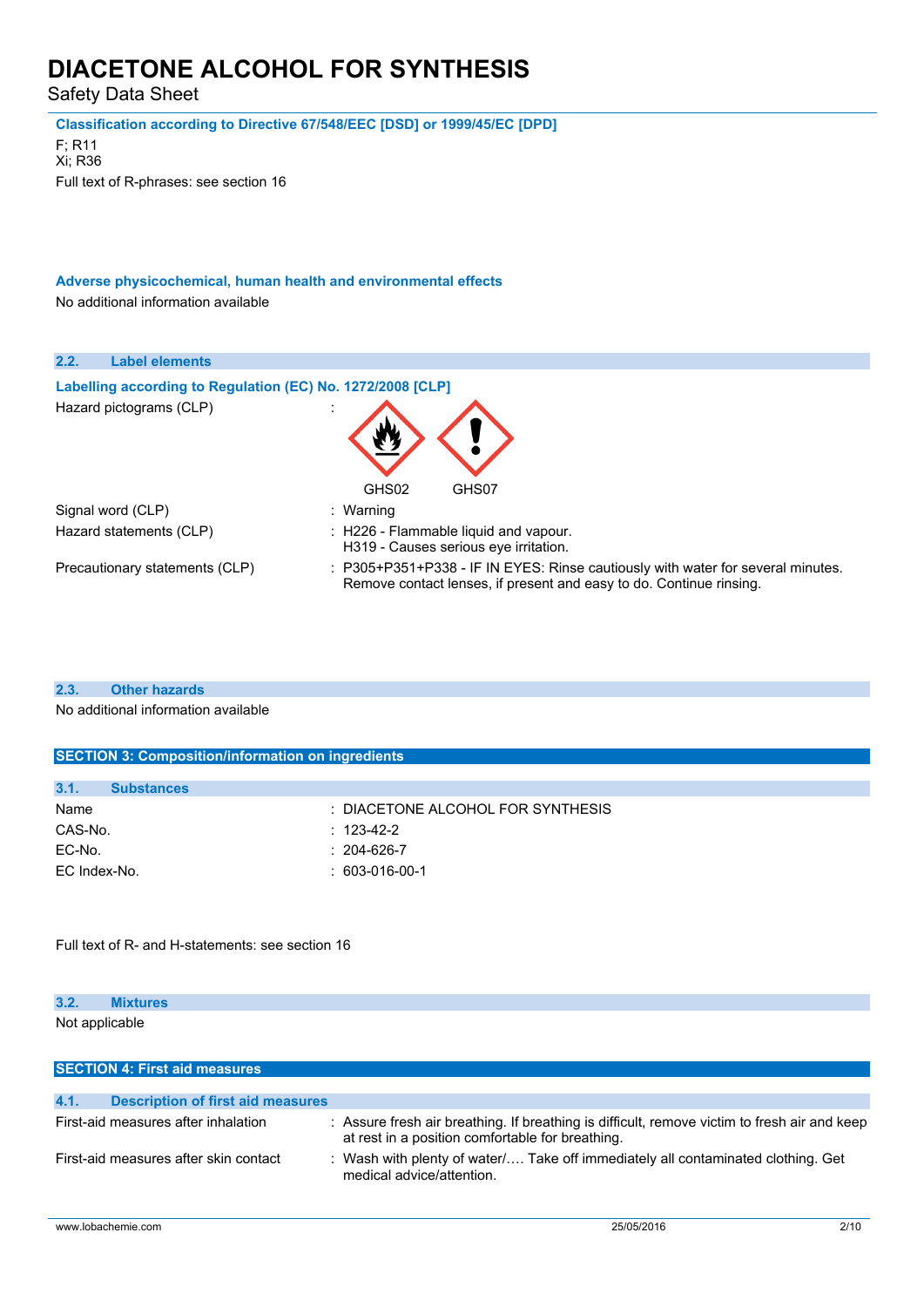Safety Data Sheet

| : Rinse cautiously with water for several minutes. Remove contact lenses, if present<br>First-aid measures after eye contact<br>and easy to do. Continue rinsing. Get medical advice/attention. |                                                                                                                                                                                                 |
|-------------------------------------------------------------------------------------------------------------------------------------------------------------------------------------------------|-------------------------------------------------------------------------------------------------------------------------------------------------------------------------------------------------|
| First-aid measures after ingestion                                                                                                                                                              | Rinse mouth. Do not induce vomiting.                                                                                                                                                            |
| 4.2.<br>Most important symptoms and effects, both acute and delayed                                                                                                                             |                                                                                                                                                                                                 |
| Symptoms/effects after eye contact                                                                                                                                                              | : Causes serious eye irritation.                                                                                                                                                                |
| 4.3.                                                                                                                                                                                            | Indication of any immediate medical attention and special treatment needed                                                                                                                      |
| Treat symptomatically.                                                                                                                                                                          |                                                                                                                                                                                                 |
| <b>SECTION 5: Firefighting measures</b>                                                                                                                                                         |                                                                                                                                                                                                 |
| 5.1.<br><b>Extinguishing media</b>                                                                                                                                                              |                                                                                                                                                                                                 |
| Suitable extinguishing media                                                                                                                                                                    | Carbon dioxide. Dry powder. Foam. Water spray.                                                                                                                                                  |
| Unsuitable extinguishing media                                                                                                                                                                  | Do not use a heavy water stream.                                                                                                                                                                |
|                                                                                                                                                                                                 |                                                                                                                                                                                                 |
| 5.2.<br>Special hazards arising from the substance or mixture                                                                                                                                   |                                                                                                                                                                                                 |
| Fire hazard                                                                                                                                                                                     | : Highly flammable liquid and vapour.                                                                                                                                                           |
| <b>Explosion hazard</b>                                                                                                                                                                         | : May form flammable/explosive vapour-air mixture.                                                                                                                                              |
|                                                                                                                                                                                                 |                                                                                                                                                                                                 |
| 5.3.<br><b>Advice for firefighters</b>                                                                                                                                                          |                                                                                                                                                                                                 |
| Protection during firefighting                                                                                                                                                                  | Do not enter fire area without proper protective equipment, including respiratory<br>protection.                                                                                                |
| <b>SECTION 6: Accidental release measures</b>                                                                                                                                                   |                                                                                                                                                                                                 |
| 6.1.                                                                                                                                                                                            | Personal precautions, protective equipment and emergency procedures                                                                                                                             |
| General measures                                                                                                                                                                                | : Remove ignition sources. Use special care to avoid static electric charges. No open                                                                                                           |
|                                                                                                                                                                                                 | flames. No smoking.                                                                                                                                                                             |
| 6.1.1.<br>For non-emergency personnel                                                                                                                                                           |                                                                                                                                                                                                 |
| <b>Emergency procedures</b>                                                                                                                                                                     | : Evacuate unnecessary personnel.                                                                                                                                                               |
| 6.1.2.<br>For emergency responders                                                                                                                                                              |                                                                                                                                                                                                 |
| Protective equipment                                                                                                                                                                            | Use personal protective equipment as required.                                                                                                                                                  |
| <b>Emergency procedures</b>                                                                                                                                                                     | : Ventilate area.                                                                                                                                                                               |
|                                                                                                                                                                                                 |                                                                                                                                                                                                 |
| 6.2.<br><b>Environmental precautions</b>                                                                                                                                                        |                                                                                                                                                                                                 |
| Avoid release to the environment.                                                                                                                                                               |                                                                                                                                                                                                 |
| 6.3.<br>Methods and material for containment and cleaning up                                                                                                                                    |                                                                                                                                                                                                 |
| Methods for cleaning up                                                                                                                                                                         | : Collect spillage. On land, sweep or shovel into suitable containers.                                                                                                                          |
|                                                                                                                                                                                                 |                                                                                                                                                                                                 |
| <b>Reference to other sections</b><br>6.4.                                                                                                                                                      |                                                                                                                                                                                                 |
| No additional information available                                                                                                                                                             |                                                                                                                                                                                                 |
| <b>SECTION 7: Handling and storage</b>                                                                                                                                                          |                                                                                                                                                                                                 |
| 7.1.<br><b>Precautions for safe handling</b>                                                                                                                                                    |                                                                                                                                                                                                 |
| Additional hazards when processed                                                                                                                                                               | : Handle empty containers with care because residual vapours are flammable.                                                                                                                     |
| Precautions for safe handling                                                                                                                                                                   | Take precautionary measures against static discharge. Use only non-sparking tools.                                                                                                              |
|                                                                                                                                                                                                 | Keep away from sources of ignition - No smoking. Avoid contact with skin and eyes.<br>Do not breathe vapours.                                                                                   |
| Hygiene measures                                                                                                                                                                                | Do not eat, drink or smoke when using this product. Wash hands and other exposed                                                                                                                |
|                                                                                                                                                                                                 | areas with mild soap and water before eating, drinking or smoking and when leaving<br>work.                                                                                                     |
| <b>Conditions for safe storage, including any incompatibilities</b><br>7.2.                                                                                                                     |                                                                                                                                                                                                 |
| Technical measures                                                                                                                                                                              | Proper grounding procedures to avoid static electricity should be followed.<br>Ground/bond container and receiving equipment. Use explosion-proof<br>electrical/ventilating/lighting equipment. |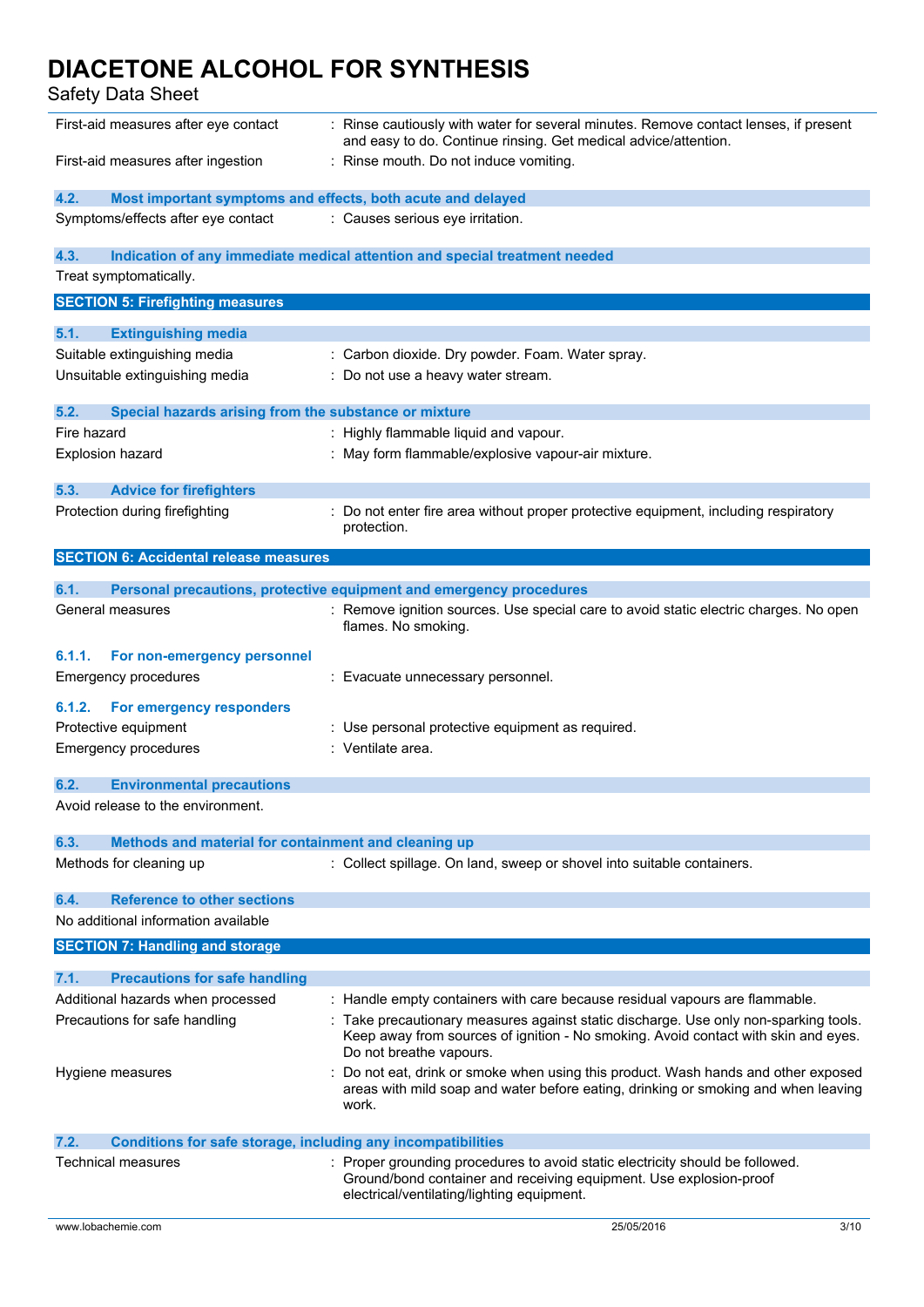Safety Data Sheet

Incompatible materials **incompatible materials** : Heat sources.

### **7.3. Specific end use(s)**

No additional information available

**SECTION 8: Exposure controls/personal protection**

### **8.1. Control parameters**

No additional information available

| <b>Exposure controls</b><br>8.2.                              |                                                                    |  |
|---------------------------------------------------------------|--------------------------------------------------------------------|--|
| Hand protection                                               | : Protective gloves                                                |  |
| Eye protection                                                | Chemical goggles or safety glasses                                 |  |
| Skin and body protection                                      | : Wear suitable protective clothing                                |  |
| Respiratory protection                                        | : [In case of inadequate ventilation] wear respiratory protection. |  |
| <b>SECTION 9: Physical and chemical properties</b>            |                                                                    |  |
| Information on basic physical and chemical properties<br>9.1. |                                                                    |  |
| Physical state                                                | : Liquid                                                           |  |
| Molecular mass                                                | 116.16 g/mol                                                       |  |
| Colour                                                        | Colourless to Light yellow.                                        |  |
| Odour                                                         | : faint pleasant odor.                                             |  |
| Odour threshold                                               | : No data available                                                |  |
| рH                                                            | : No data available                                                |  |
| Relative evaporation rate (butylacetate=1)                    | : 0.14                                                             |  |
| Melting point                                                 | ∶ -44 °C                                                           |  |
| Freezing point                                                | : No data available                                                |  |
| <b>Boiling point</b>                                          | :166 °C                                                            |  |
| Flash point                                                   | : $58 °C$                                                          |  |
| Auto-ignition temperature                                     | : No data available                                                |  |
| Decomposition temperature                                     | : No data available                                                |  |
| Flammability (solid, gas)                                     | Flammable<br>Highly flammable liquid and vapour.                   |  |
| Vapour pressure                                               | $: 0.95$ at 20 $^{\circ}$ C                                        |  |
| Relative vapour density at 20 °C<br>:4                        |                                                                    |  |
| Relative density<br>: No data available                       |                                                                    |  |
| Density                                                       | : $4$ g/cm <sup>3</sup>                                            |  |

Relative gas density **EXECUTE:** 4.01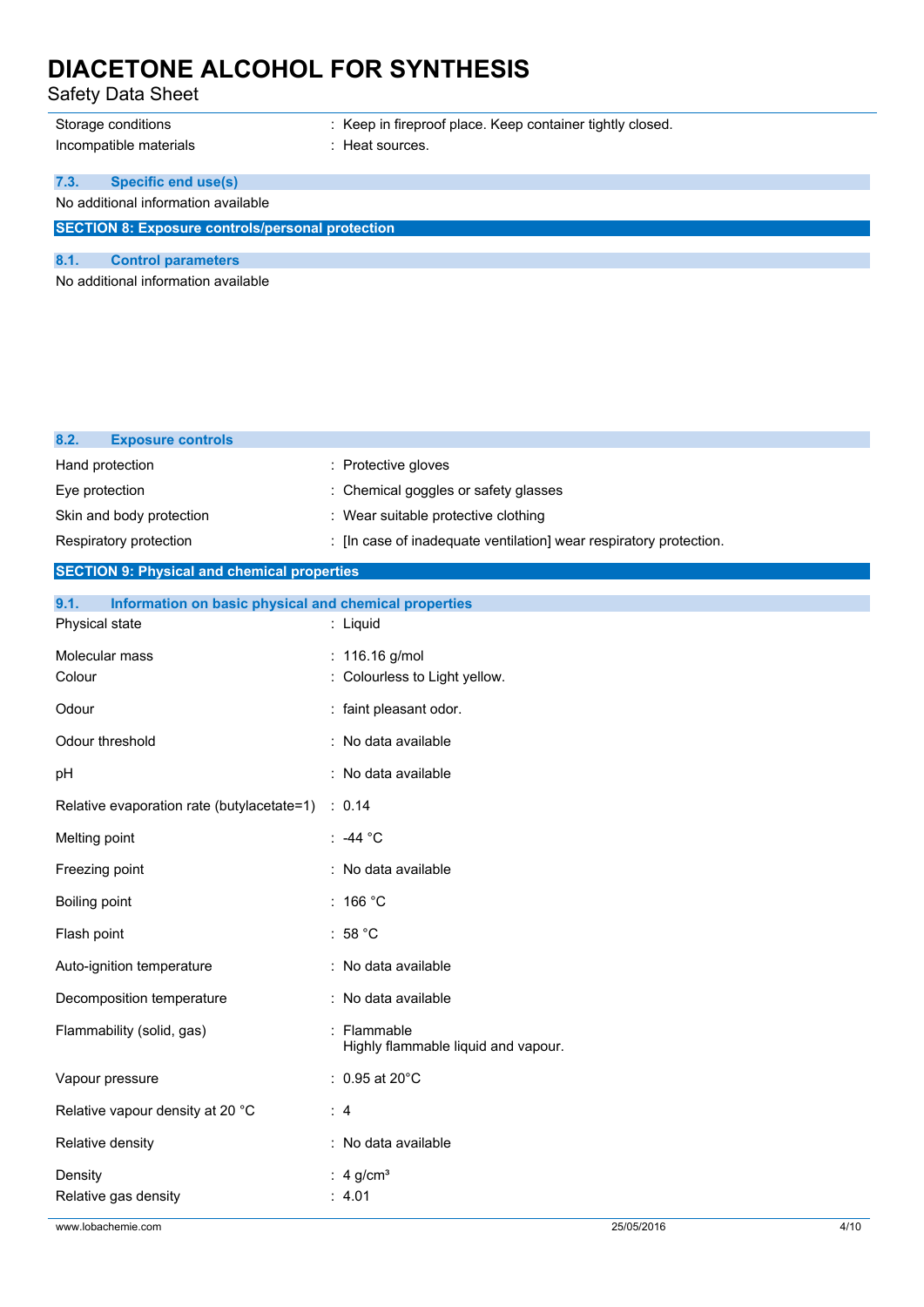## Safety Data Sheet

| Solubility                                                                                | : Water: Miscible in water     |  |  |  |
|-------------------------------------------------------------------------------------------|--------------------------------|--|--|--|
| Log Pow                                                                                   | No data available              |  |  |  |
| Viscosity, kinematic                                                                      | : No data available            |  |  |  |
| Viscosity, dynamic                                                                        | No data available              |  |  |  |
| <b>Explosive properties</b>                                                               | : No data available            |  |  |  |
| Oxidising properties                                                                      | No data available              |  |  |  |
| <b>Explosive limits</b>                                                                   | $: 0.018 - 0.069$ vol %        |  |  |  |
| <b>Other information</b><br>9.2.                                                          |                                |  |  |  |
| No additional information available<br><b>SECTION 10: Stability and reactivity</b>        |                                |  |  |  |
|                                                                                           |                                |  |  |  |
| 10.1.<br><b>Reactivity</b><br>No additional information available                         |                                |  |  |  |
|                                                                                           |                                |  |  |  |
| 10.2.<br><b>Chemical stability</b><br>Stable under normal conditions.                     |                                |  |  |  |
|                                                                                           |                                |  |  |  |
| 10.3.<br><b>Possibility of hazardous reactions</b><br>No additional information available |                                |  |  |  |
| <b>Conditions to avoid</b>                                                                |                                |  |  |  |
| 10.4.<br>Open flame. Heat. Sparks.                                                        |                                |  |  |  |
| <b>Incompatible materials</b><br>10.5.                                                    |                                |  |  |  |
| No additional information available                                                       |                                |  |  |  |
| 10.6.<br><b>Hazardous decomposition products</b>                                          |                                |  |  |  |
| May release flammable gases.                                                              |                                |  |  |  |
|                                                                                           |                                |  |  |  |
| <b>SECTION 11: Toxicological information</b>                                              |                                |  |  |  |
| 11.1.<br>Information on toxicological effects                                             |                                |  |  |  |
| Acute toxicity                                                                            | : Not classified               |  |  |  |
|                                                                                           |                                |  |  |  |
| Skin corrosion/irritation                                                                 | : Not classified               |  |  |  |
| Serious eye damage/irritation                                                             | Causes serious eye irritation. |  |  |  |
| Respiratory or skin sensitisation                                                         | Not classified                 |  |  |  |
| Germ cell mutagenicity                                                                    | : Not classified               |  |  |  |
| Carcinogenicity                                                                           | Not classified<br>÷            |  |  |  |
| Reproductive toxicity<br>: Not classified                                                 |                                |  |  |  |
| STOT-single exposure<br>Not classified<br>÷                                               |                                |  |  |  |
|                                                                                           |                                |  |  |  |
| STOT-repeated exposure                                                                    | : Not classified               |  |  |  |
| Aspiration hazard                                                                         | : Not classified               |  |  |  |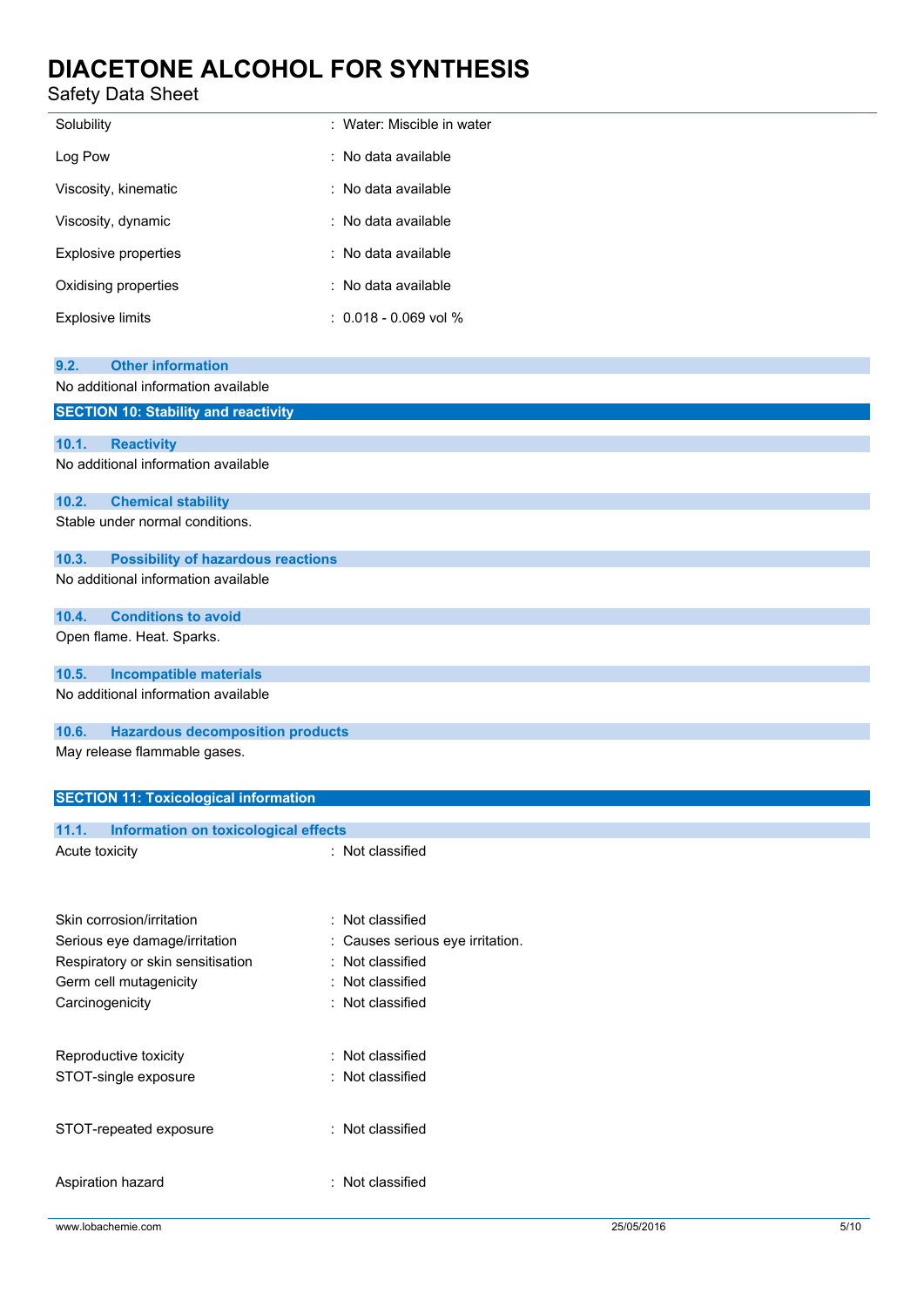Safety Data Sheet

| <b>SECTION 12: Ecological information</b>          |                                                                                  |
|----------------------------------------------------|----------------------------------------------------------------------------------|
|                                                    |                                                                                  |
| 12.1.<br><b>Toxicity</b>                           |                                                                                  |
| No additional information available                |                                                                                  |
|                                                    |                                                                                  |
| 12.2.<br><b>Persistence and degradability</b>      |                                                                                  |
| No additional information available                |                                                                                  |
| 12.3.<br><b>Bioaccumulative potential</b>          |                                                                                  |
| No additional information available                |                                                                                  |
| 12.4.<br><b>Mobility in soil</b>                   |                                                                                  |
| No additional information available                |                                                                                  |
| <b>Results of PBT and vPvB assessment</b><br>12.5. |                                                                                  |
| No additional information available                |                                                                                  |
|                                                    |                                                                                  |
| <b>Other adverse effects</b><br>12.6.              |                                                                                  |
| No additional information available                |                                                                                  |
| <b>SECTION 13: Disposal considerations</b>         |                                                                                  |
| 13.1.<br><b>Waste treatment methods</b>            |                                                                                  |
| Product/Packaging disposal                         | Dispose of contents/container to hazardous or special waste collection point, in |
| recommendations                                    | accordance with local, regional, national and/or international regulation.       |
| Additional information                             | : Handle empty containers with care because residual vapours are flammable.      |
| <b>SECTION 14: Transport information</b>           |                                                                                  |
| In accordance with ADR / RID / IMDG / IATA / ADN   |                                                                                  |
|                                                    |                                                                                  |
| 14.1.<br><b>UN number</b>                          |                                                                                  |
| UN-No. (ADR)                                       | : 1148                                                                           |
| UN-No. (IMDG)                                      | 1148                                                                             |
| UN-No. (IATA)                                      | : 1148                                                                           |
| UN-No. (ADN)                                       | : 1148                                                                           |
| UN-No. (RID)                                       | : 1148                                                                           |
| 14.2.<br><b>UN proper shipping name</b>            |                                                                                  |
| Proper Shipping Name (ADR)                         | DIACETONE ALCOHOL<br>٠                                                           |
| Proper Shipping Name (IMDG)                        | DIACETONE ALCOHOL                                                                |
| Proper Shipping Name (IATA)                        | Diacetone alcohol                                                                |
| Proper Shipping Name (ADN)                         | DIACETONE ALCOHOL                                                                |
| Proper Shipping Name (RID)                         | : DIACETONE ALCOHOL                                                              |
| Transport document description (ADR)               | : UN 1148 DIACETONE ALCOHOL, 3, III, (D/E)                                       |

www.lobachemie.com 6/10

Transport document description (IMDG) : UN 1148 DIACETONE ALCOHOL, 3, III Transport document description (IATA) : UN 1148 Diacetone alcohol, 3, III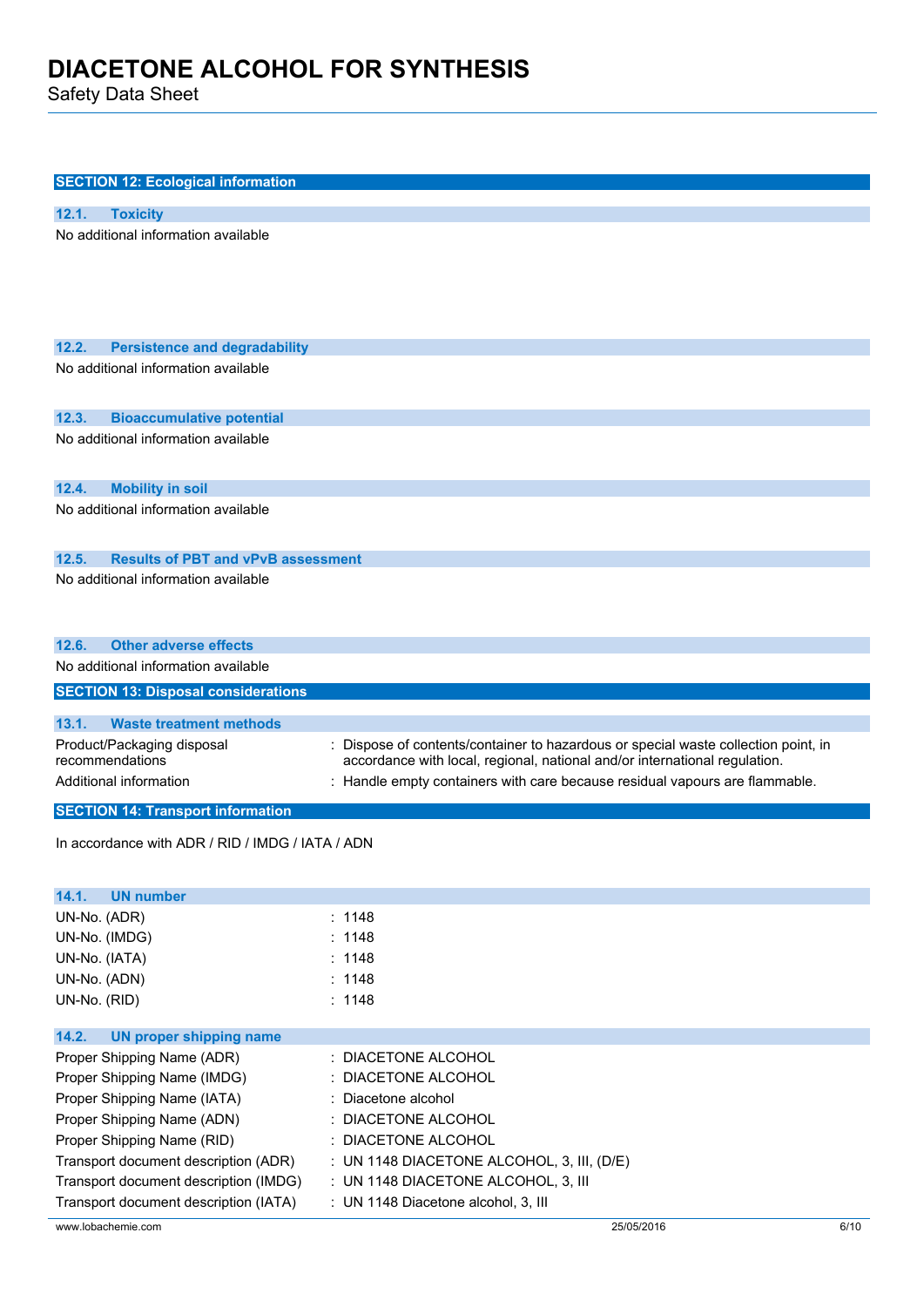Safety Data Sheet

| Transport document description (ADN)<br>Transport document description (RID) | : UN 1148 DIACETONE ALCOHOL, 3, III<br>: UN 1148 DIACETONE ALCOHOL, 3, III |
|------------------------------------------------------------------------------|----------------------------------------------------------------------------|
| 14.3.<br><b>Transport hazard class(es)</b>                                   |                                                                            |
| <b>ADR</b><br>Transport hazard class(es) (ADR)<br>Danger labels (ADR)        | : 3<br>: 3                                                                 |
|                                                                              |                                                                            |
| <b>IMDG</b><br>Transport hazard class(es) (IMDG)<br>Danger labels (IMDG)     | : 3<br>: 3                                                                 |
|                                                                              |                                                                            |
| <b>IATA</b><br>Transport hazard class(es) (IATA)<br>Hazard labels (IATA)     | : 3<br>: 3                                                                 |
|                                                                              |                                                                            |
| <b>ADN</b>                                                                   |                                                                            |
| Transport hazard class(es) (ADN)<br>Danger labels (ADN)                      | : 3<br>: 3                                                                 |
|                                                                              |                                                                            |
| <b>RID</b>                                                                   |                                                                            |
| Transport hazard class(es) (RID)<br>Danger labels (RID)                      | : 3<br>: 3                                                                 |
|                                                                              |                                                                            |
| 14.4.<br><b>Packing group</b>                                                |                                                                            |
| Packing group (ADR)<br>Packing group (IMDG)                                  | $\colon$ III<br>$\colon$ III                                               |
| Packing group (IATA)                                                         | $\colon$ III                                                               |

www.lobachemie.com 25/05/2016 25/05/2016 7/10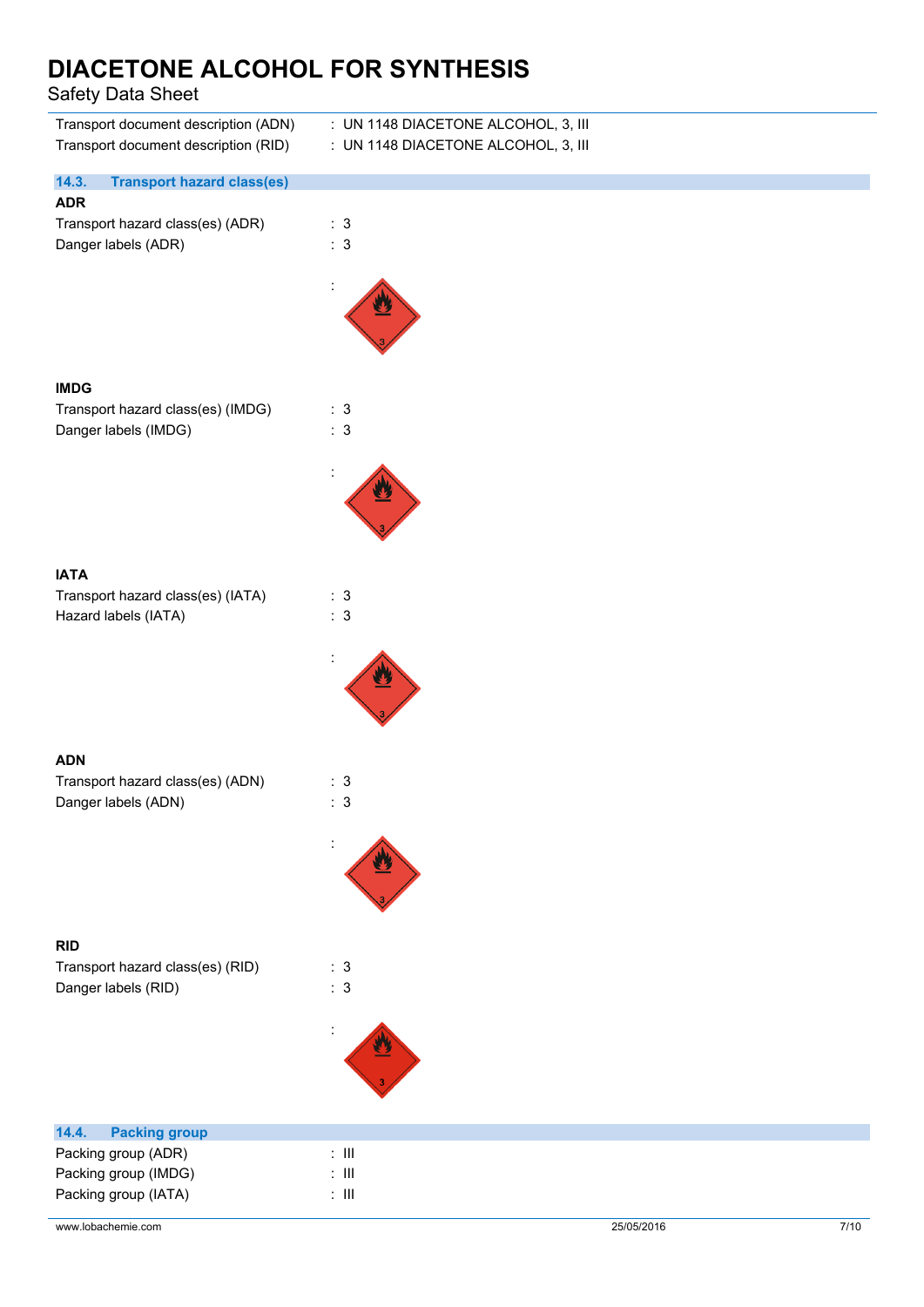Safety Data Sheet

| : III                                    |
|------------------------------------------|
| : III                                    |
|                                          |
|                                          |
| : No                                     |
| : No                                     |
| : No supplementary information available |
|                                          |

### **14.6. Special precautions for user**

| - Overland transport                                         |                                                                        |
|--------------------------------------------------------------|------------------------------------------------------------------------|
| Classification code (ADR)                                    | : F1                                                                   |
| Limited quantities (ADR)                                     | : 51                                                                   |
| Excepted quantities (ADR)                                    | : E1                                                                   |
| Packing instructions (ADR)                                   | : P001, IBC03, LP01, R001                                              |
| Mixed packing provisions (ADR)                               | : MP19                                                                 |
| Portable tank and bulk container<br>instructions (ADR)       | : T2                                                                   |
| Portable tank and bulk container special<br>provisions (ADR) | $:$ TP1                                                                |
| Tank code (ADR)                                              | : LGBF                                                                 |
| Vehicle for tank carriage                                    | :FL                                                                    |
| Transport category (ADR)                                     | : 3                                                                    |
| Special provisions for carriage - Packages : V12<br>(ADR)    |                                                                        |
| Special provisions for carriage - Operation : S2<br>(ADR)    |                                                                        |
| Hazard identification number (Kemler No.) : 30               |                                                                        |
| Orange plates                                                | 30<br>1148                                                             |
| Tunnel restriction code (ADR)                                | : D/E                                                                  |
| EAC code                                                     | $: \cdot2YE$                                                           |
| - Transport by sea                                           |                                                                        |
| Special provisions (IMDG)                                    | : 223                                                                  |
| Limited quantities (IMDG)                                    | : 5L                                                                   |
| Excepted quantities (IMDG)                                   | $\therefore$ E1                                                        |
| Packing instructions (IMDG)                                  | : P001, LP01                                                           |
| IBC packing instructions (IMDG)                              | : IBC03                                                                |
| Tank instructions (IMDG)                                     | : T2                                                                   |
| Tank special provisions (IMDG)                               | $:$ TP1                                                                |
| EmS-No. (Fire)                                               | $:$ F-E                                                                |
| EmS-No. (Spillage)                                           | $: S-D$                                                                |
| Stowage category (IMDG)                                      | : A                                                                    |
| Properties and observations (IMDG)                           | : Colourless liquid. Explosive limits: 1.4% to 8% Miscible with water. |
| MFAG-No                                                      | : 129                                                                  |
| - Air transport                                              |                                                                        |
| PCA Excepted quantities (IATA)                               | : E1                                                                   |
| PCA Limited quantities (IATA)                                | : Y344                                                                 |
| PCA limited quantity max net quantity<br>(IATA)              | : 10L                                                                  |
| PCA packing instructions (IATA)                              | : 355                                                                  |
| PCA max net quantity (IATA)                                  | : 60L                                                                  |
|                                                              |                                                                        |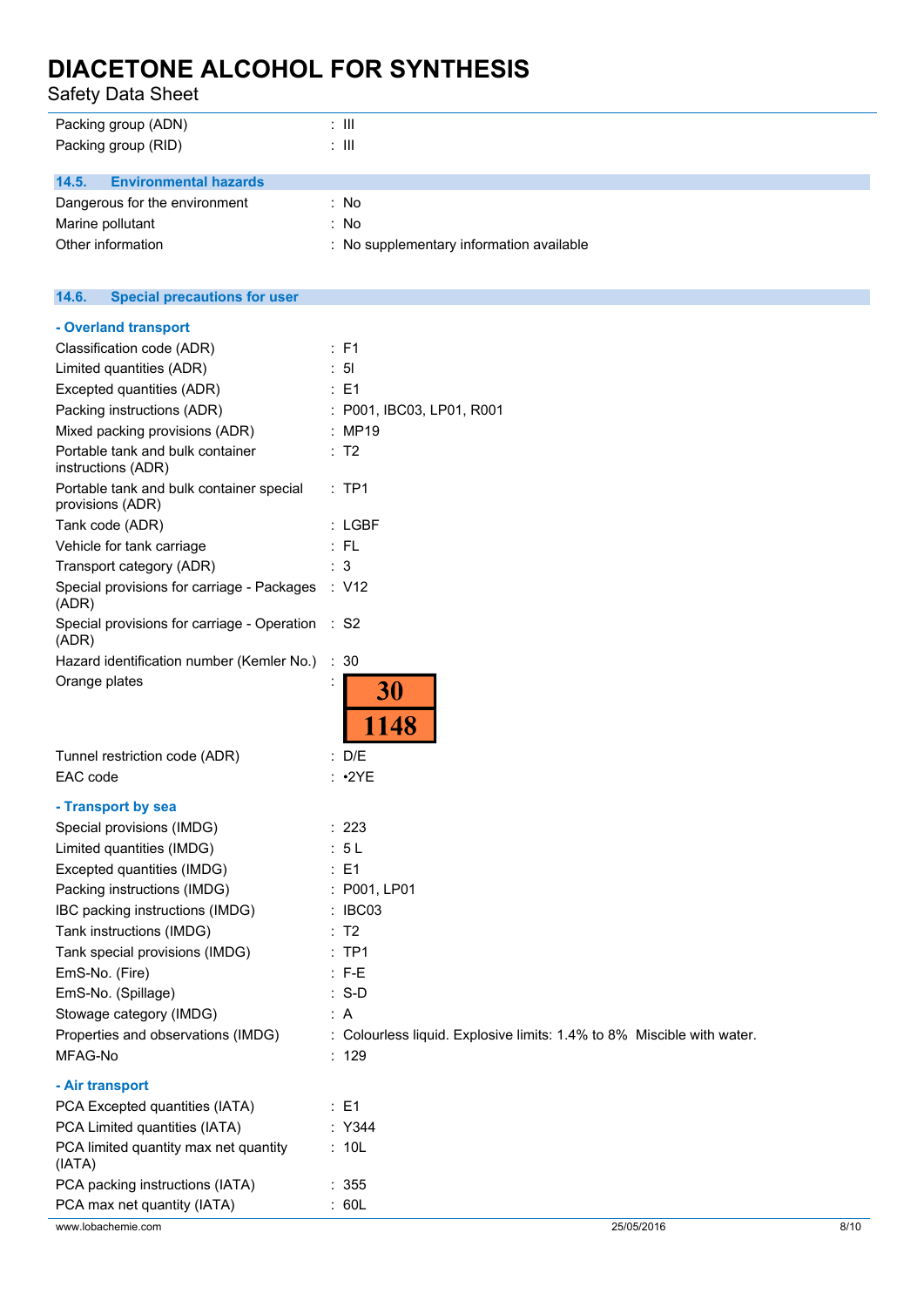### Safety Data Sheet

| CAO packing instructions (IATA)                              | : 366                     |
|--------------------------------------------------------------|---------------------------|
| CAO max net quantity (IATA)                                  | : 220L                    |
| Special provisions (IATA)                                    | : A3                      |
| ERG code (IATA)                                              | : 3L                      |
| - Inland waterway transport                                  |                           |
| Classification code (ADN)                                    | $E$ F1                    |
| Limited quantities (ADN)                                     | : 5L                      |
| Excepted quantities (ADN)                                    | $\therefore$ E1           |
| Equipment required (ADN)                                     | $:$ PP, EX, A             |
| Ventilation (ADN)                                            | : VE01                    |
| Number of blue cones/lights (ADN)                            | $\colon 0$                |
| - Rail transport                                             |                           |
| Classification code (RID)                                    | $E$ F1                    |
| Excepted quantities (RID)                                    | $\therefore$ E1           |
| Packing instructions (RID)                                   | : P001, IBC03, LP01, R001 |
| Mixed packing provisions (RID)                               | : MP19                    |
| Portable tank and bulk container<br>instructions (RID)       | : T2                      |
| Portable tank and bulk container special<br>provisions (RID) | :TP1                      |
| Tank codes for RID tanks (RID)                               | $:$ LGBF                  |
| Transport category (RID)                                     | : 3                       |
| Special provisions for carriage - Packages : W12<br>(RID)    |                           |
| Colis express (express parcels) (RID)                        | $\therefore$ CE4          |
| Hazard identification number (RID)                           | : 30                      |
|                                                              |                           |

**14.7. Transport in bulk according to Annex II of MARPOL 73/78 and the IBC Code**

Not applicable

**SECTION 15: Regulatory information**

**15.1. Safety, health and environmental regulations/legislation specific for the substance or mixture**

**15.1.1. EU-Regulations**

No REACH Annex XVII restrictions

DIACETONE ALCOHOL FOR SYNTHESIS is not on the REACH Candidate List DIACETONE ALCOHOL FOR SYNTHESIS is not on the REACH Annex XIV List

### **15.1.2. National regulations**

| Germany                                                                       |                                                                                                    |
|-------------------------------------------------------------------------------|----------------------------------------------------------------------------------------------------|
| Reference to AwSV                                                             | : Water hazard class (WGK) 1, low hazard to water (Classification according to AwSV;<br>ID No. 72) |
| 12th Ordinance Implementing the Federal<br>Immission Control Act - 12.BImSchV | : Is not subject of the 12. BlmSchV (Hazardous Incident Ordinance)                                 |

#### **Netherlands**